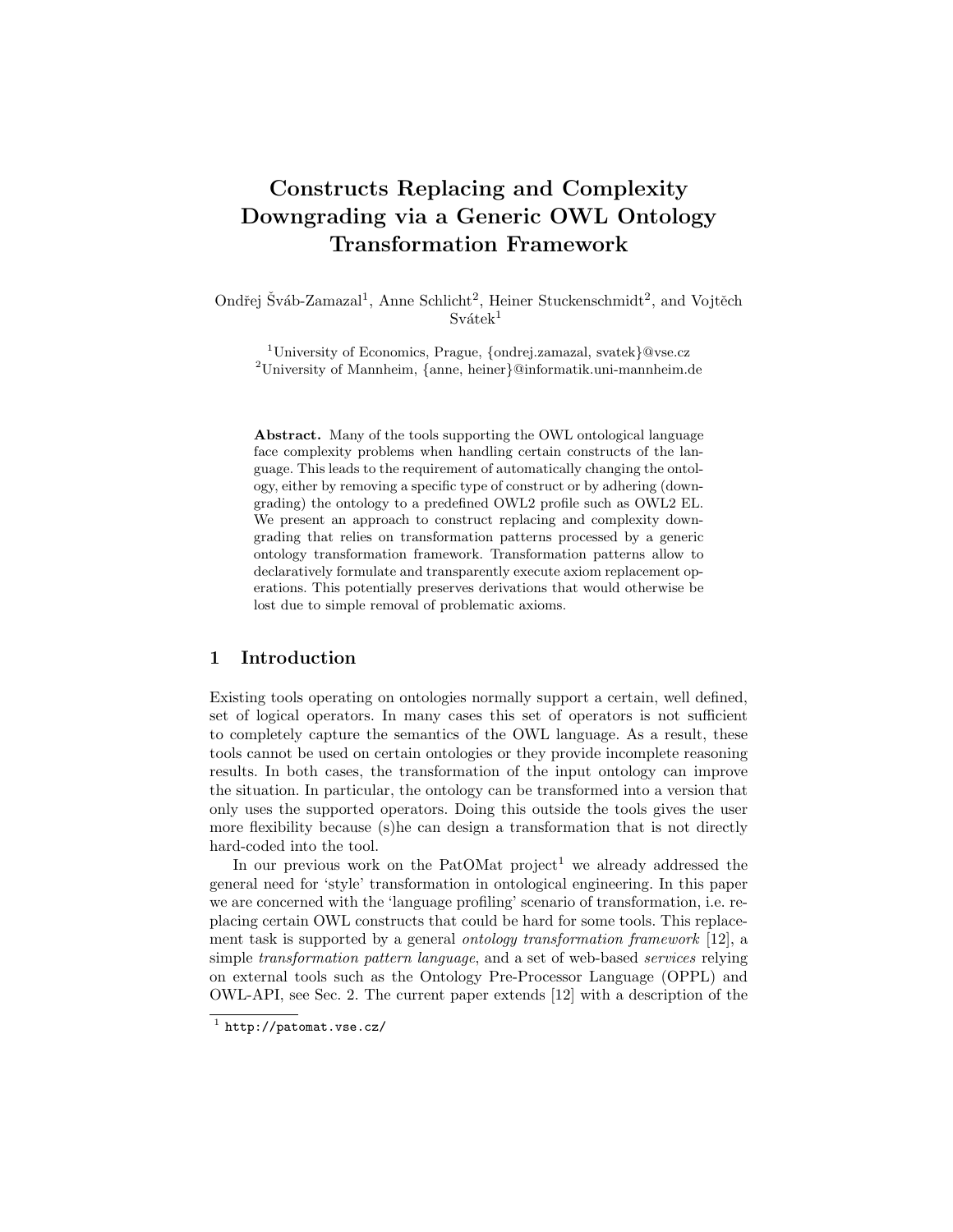language profiling scenario with its two use cases, a larger collection of transformation patterns, an experiment, new features of the core implementation and a new web-based application.

The rest of the paper is structured as follows. Sec. 2 briefly reviews the PatOMat framework, transformation language and processing services, in the current form. Sec. 3 introduces the language profiling scenario with its pipeline. This scenario is then split into two use cases; the first one (Sec. 4) describes the 'on purpose' construct replacement use case, while the second (Sec. 5) deals with complexity downgrading. Complexity downgrading is an extension of the first scenario in terms of applying more than one transformation pattern dynamically composed into a sequence according to recommendations from ontology analysis. Furthermore, an experiment is presented in Sec. 5.2 that deals with the second use case. Finally, Sec. 6 surveys related work, and Sec. 7 discusses the benefits of the approach and wraps up the paper.

# 2 PatOMat Transformation Framework

The central notion in the  $PatOMat$  framework<sup>2</sup> is that of transformation pattern (TP). A TP contains two ontology patterns (source OP and target OP) and the description of the transformation betweem them, called pattern transformation (PT). For instance, we can specify a TP such that a subsumption relation (as source, OP1) should be transformed to a SKOS<sup>3</sup> taxonomic relationship (as target, OP2). A schematic description follows.

OP1: ?OP1\_A subClassOf ?OP1\_B OP2: ?OP2\_A skos:broader ?OP2\_B<br>PT: ?OP1 A~?OP2 A ?OP1 B~?O ?OP1\_B~?OP2\_B.

The representation of OPs is based on the OWL 2 DL profile. However, while an OWL ontology refers to particular entities, e.g. to class Person, in the patterns we generally use *placeholders*, e.g.  $?OP1_A$ . Entities are specified (i.e. placeholders are instantiated) at the time of instantiation of a pattern. An OP consists of entity declarations (referring to placeholders or concrete entities), axioms and naming detection patterns; the last capture the naming aspect of the OP important for its detection.<sup>4</sup> A PT consists of a set of *transformation links* and a set of naming transformation patterns. Transformation links are either logical equivalence relationships or extralogical relationships holding between pairs of entities of different type (such as class vs. individual, as in our example above). Naming transformation patterns serve for generating new names for old or newly created entities. Naming patterns range from passive naming operations such as detection of a head noun for a noun phrase to active naming operations such as derivation of a verb form of a noun.

 $2^{2}$  [12] provides more details about the framework, and at  $\text{http://owl.vse.cz:8080/}$ tutorial/ there is a fully-fledged tutorial for the current version.

 $^3$  http://www.w3.org/TR/skos-primer/

<sup>&</sup>lt;sup>4</sup> The naming aspect is less important for language profiling than it is for ontology matching or importing (merging).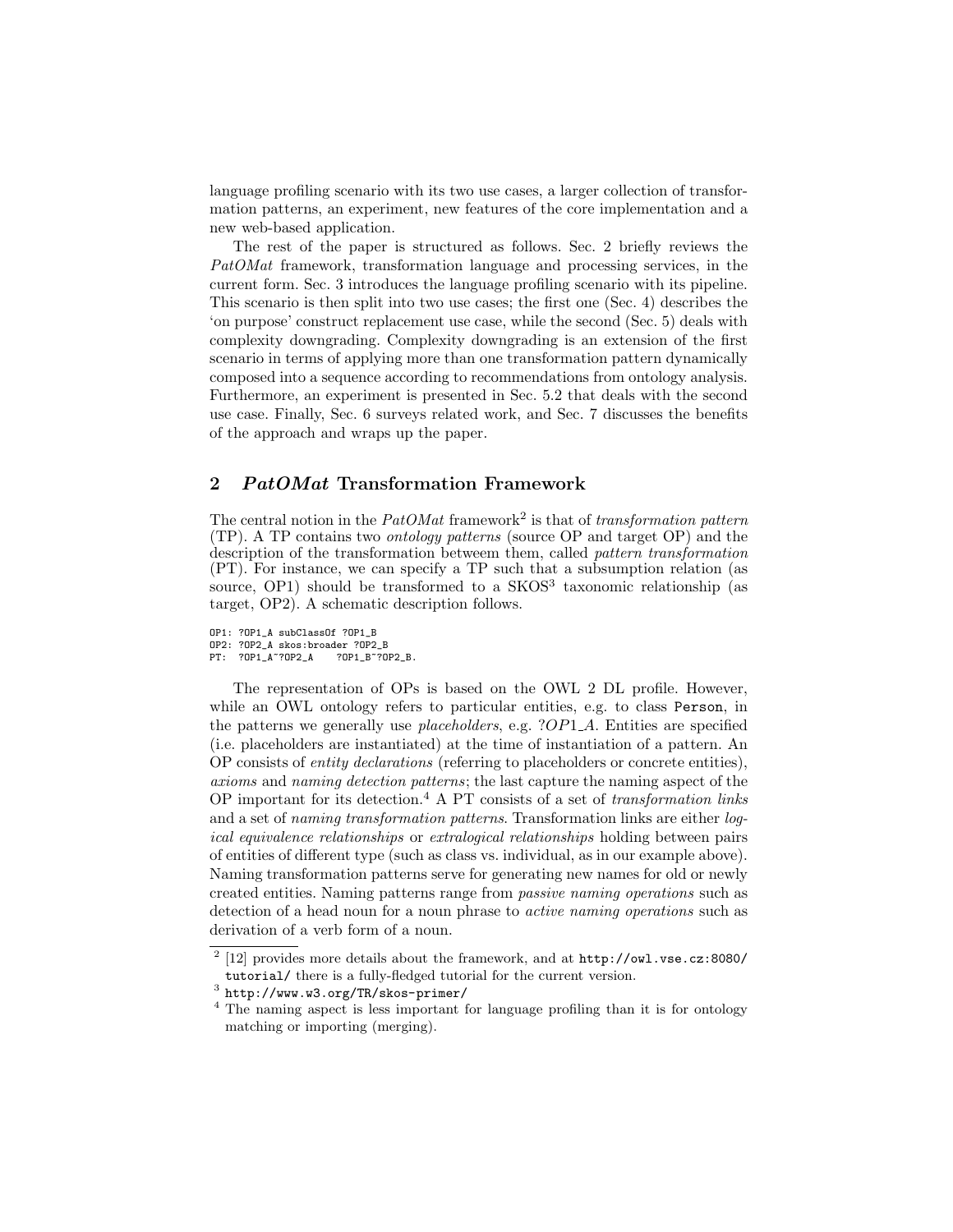For instance, the abovementioned TP would transform the following OWL ontology fragment

Paper subClassOf Document. Review subClassOf Document. ConferencePaper subClassOf Paper. JournalPaper subClassOf Paper.

to the SKOS terminology fragment

Paper skos:broader Document. Review skos:broader Document. ConferencePaper skos:broader Paper. JournalPaper skos:broader Paper.

The framework prototype implementation is available either as a java library or as three *core services*.<sup>5</sup> The java library is directly used in a web-based application briefly described in Sec. 5. The whole transformation is divided into three steps, which correspond to the three services:

- $-$  The *OntologyPatternDetection* service takes the transformation pattern and a particular original ontology on input, and returns the binding of entity placeholders on output, in XML. The structural/logical aspect is captured in the structure of an automatically generated SPARQL query;<sup>6</sup> the naming aspect is dealt with based on its description within the source pattern.
- $-$  The *InstructionGenerator* service takes the particular binding of placeholders and the transformation pattern on input, and returns particular transformation instructions on output, also in XML. Transformation instructions are generated according to the transformation pattern and the pattern instance.
- $-$  The *OntologyTransformation* service takes the particular transformation instructions and the particular original ontology on input, and returns the transformed ontology on output.

The third service is partly based on OPPL [2] and partly on our specific implementation over OWL-API.<sup>7</sup> Currently we use OPPL for the operations on axioms and for adding entities, and OWL-API for re/naming entities according to naming transformation patterns and for adding OWL annotations. As far as detection is concerned, the SELECT part of OPPL could be used to some extent; our naming constraints are however out of the scope of OPPL. Furthermore, in contrast to OPPL, we decompose the process of transformation into parts, which enables user intervention within the whole workflow.

The framework has been recently enriched with several advanced features such as recursive processing of structures in ontologies in a single step both in the detection phase and in the actual transformation phase. Furthermore, multiple alternative strategies can be applied in handling *additional axioms*, i.e. axioms that are not a literal part of an input pattern but get affected by its transformation; in this case removal can be allowed for both axioms and entities (with additional options that we omit for brevity), axioms only, or none.

<sup>5</sup> All accessible via the web interface at http://owl.vse.cz:8080/.

 $^6$  http://www.w3.org/TR/rdf-sparql-query/

<sup>7</sup> http://owlapi.sourceforge.net/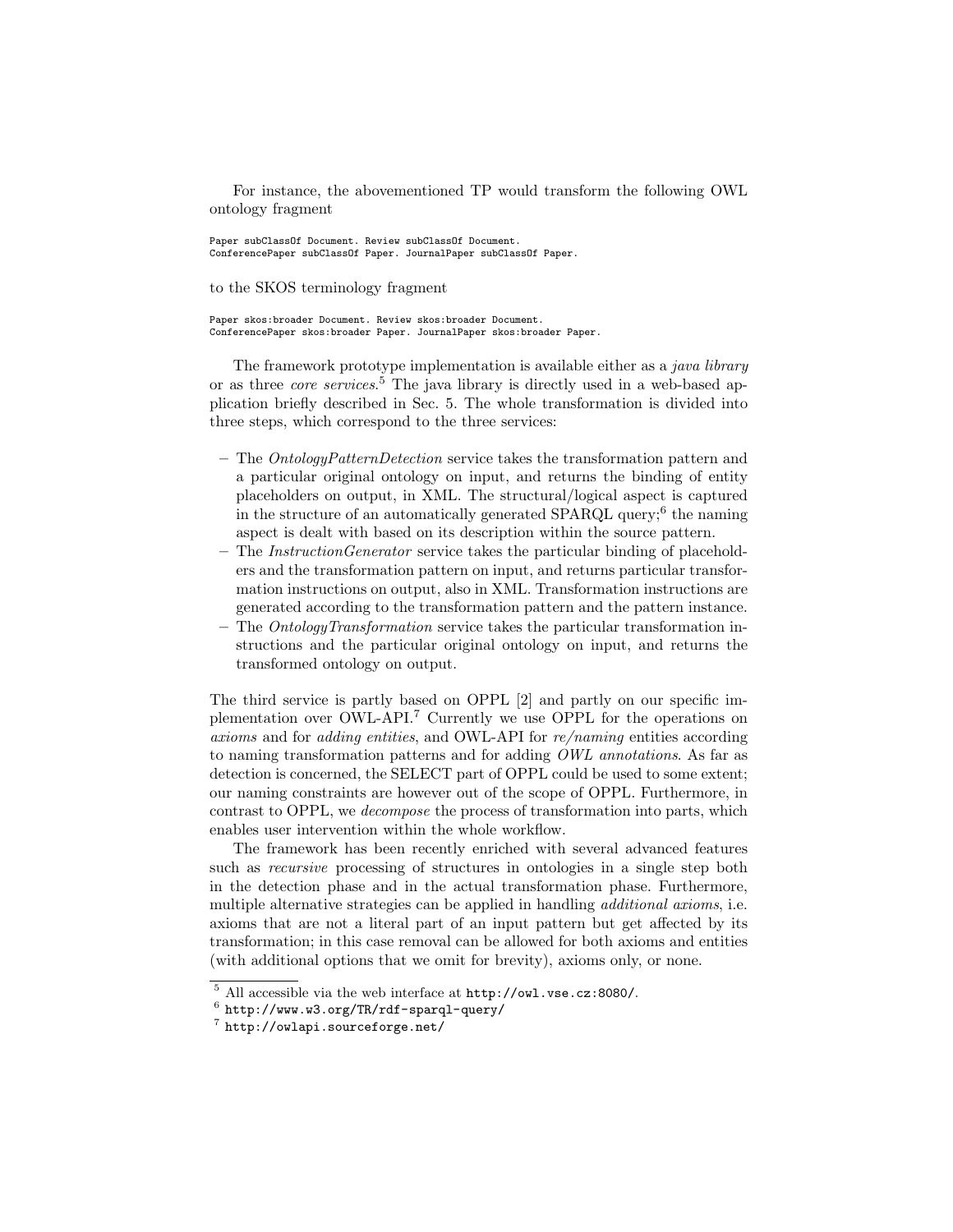The framework was previously explored for two other scenarios. The ontology matching scenario, where two ontologies are to be matched, is based on the idea that we can transform the modelling style of one ontology so as to make automated matching to the other ontology easier [12]. Another scenario deals with importing (merging) a best-practice ontology content pattern into an existing 'provisional' ontology, which thus needs to be adequately adapted [11].

## 3 PatOMat in Use: Language Profiling Scenario

In comparison with those other scenarios, the language profiling scenario leads to a fully automatic pipeline. First, a source ontology is pre-processed in order to syntactically decompose the constructs that can hinder querying in a unified way. In our case we decompose  $(\rightarrow)$  the following constructs:

- intersection: A subClassOf (B and C)  $\rightarrow$  A subClassOf B. A subClassOf C.<sup>8</sup>
- disjointness: DisjointClasses(B, C, D) →
	- B disjointWith C. C disjointWith D. B disjointWith D.
- and *disjoint union*: DisjointUnion(B, C, D)<sup>9</sup>  $\rightarrow$ B equivalentTo C or D. C disjointWith D.

The next step is a detection performed by the *OntologyPatternDetection* service. There is typically more than one pattern instance as a result of the detection step. Furthermore, it is usually precise, because in the case of the language profiling scenario, detection is merely based on structural/logical aspects and naming detection patterns are mostly not needed. The following step amounts to generation of transformation instructions by the InstructionGenerator service. Finally, the application of instructions is carried out by the *OntologyTransformation* service according to the selected transformation strategy. By default, it uses the 'progressive' transformation strategy, which enables the removal of axioms but not the removal of entities.

This is the basic pipeline of the language profiling scenario as applied in the first use case (cf. Sec. 4). In contrast, the complexity downgrading use case (cf. Sec. 5) slightly modifies the pipeline by adding an analysis of the source ontology to specify which transformation patterns should be applied. Consequently, selected transformation patterns are dynamically composed into a sequence. Finally, a post-processing step is performed for ensuring completness of the process.

The transformation of language profiling constructs can be generally done in three ways: either they can be replaced with an *equivalent different representa*tion, or they can be replaced with an approximate different representation, or they can be removed. The first option is obviously the best one. However, it is only rarely possible to find an equivalent representation using other constructs

<sup>8</sup> For writing axioms we use the intuitive Manchester syntax available at: http:// www.w3.org/TR/owl2-manchester-syntax/

<sup>&</sup>lt;sup>9</sup> B is the disjoint union of C and D.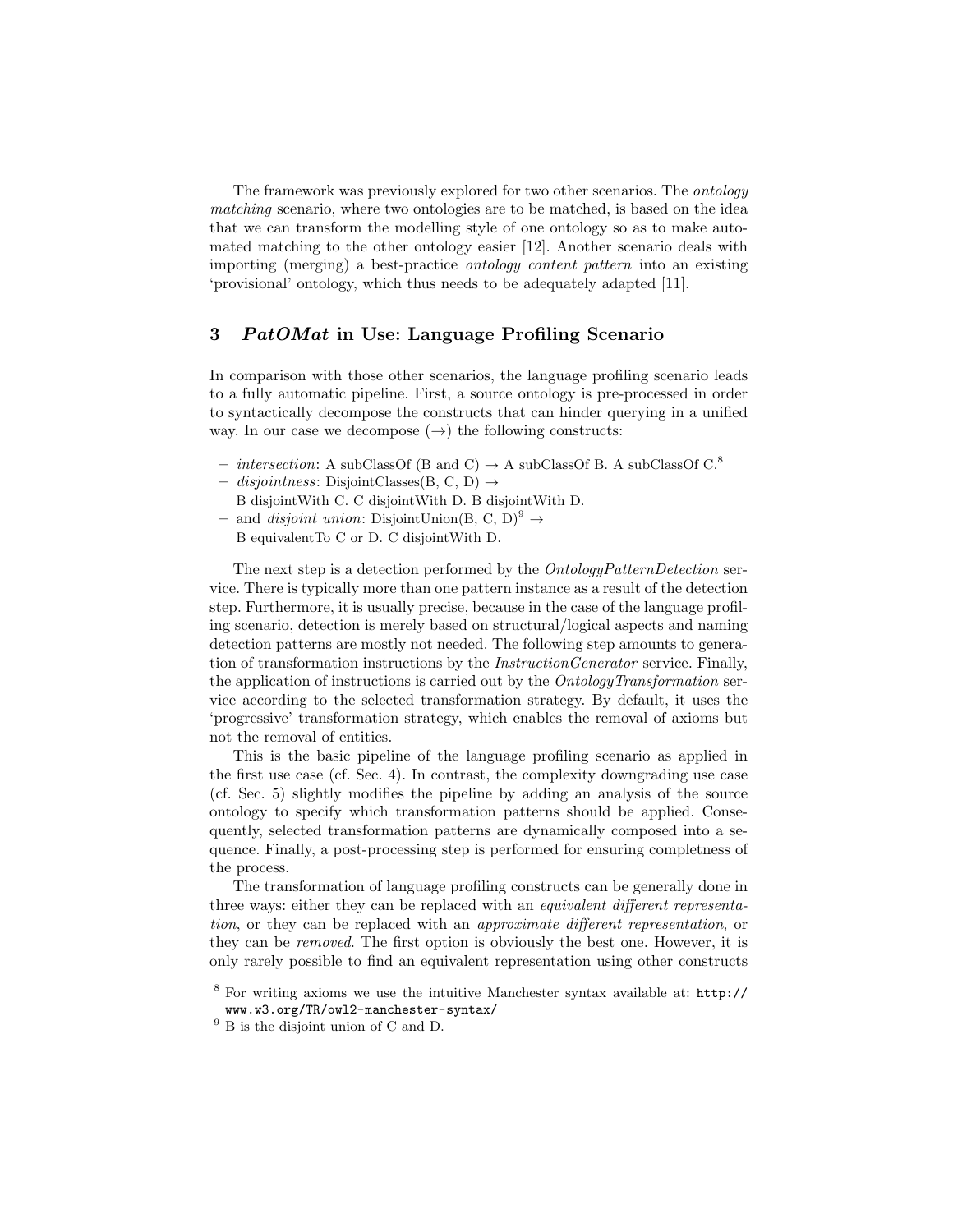when in need to eliminate a problematic construct during complexity downgrading. The second option is more realistic. However, there is often no (even approximate) alternative way of representation and the problematic construct has to be simply removed.

# 4 Ontology Transformation for Specific Language Construct Replacement

Transformation can be driven by a request for replacing a specific language construct. In this section we provide an example dealing with nominals. Tackling nominals can be problematic for some reasoners. In the following example we will show how nominals can be replaced rather than removed. Let us assume that we have nominals describing continents and the Continent class defined as 'one of' those nominals (implicitly assuming their mutual difference):

```
Continent equivalentTo {Africa, America, Antarctica, Asia, Australia, Europe}.
```
Let us further assume that we have the  $A$ frican $RedS$ lip class, $^{10}$  defined via the hasContinentOfOrigin property:

```
AfricanRedSlip subClassOf Ware.
AfricanRedSlip subClassOf (hasContinentOfOrigin value Africa).
```
Nominals could be simply removed; however then we would lose e.g. part of the description of AfricanRedSlip. Instead, we can replace a set of nominals by union of helper classes xxx\_nc each one accomodating exactly one original instance of the nominal class:

```
OneOfContinent equivalentTo (Africa_nc or America_nc or
       Antarctica_nc or Asia_nc or Australia_nc or Europe_nc).
Africa a Africa_nc. America a America_nc.
Antarctica a Antarctica_nc. Asia a Asia_nc.
Australia a Australia_nc. Europe a Europe_nc.
```
This transformation is approximate because it is no longer assured that e.g. Africa nc could not have other individuals than Africa. Due to this change we should also modify the description of AfricanRedSlip:

```
AfricanRedSlip subClassOf Ware.
AfricanRedSlip subClassOf (hasContinentOfOrigin some Africa_nc).
```
This can be done automatically using our framework with a specific TP.<sup>11</sup> It is worth noting that, historically, nominals used to be represented in this ('transformed') way.

 $\frac{10}{10}$  African red slip is a kind of ancient pottery, see http://open.vocab.org/docs/ AfricanRedSlip.

<sup>&</sup>lt;sup>11</sup> The pattern is available from  $http://nb. vse.cz/~svabo/patomat/tp/lr/tp_$ nominals-6a.xml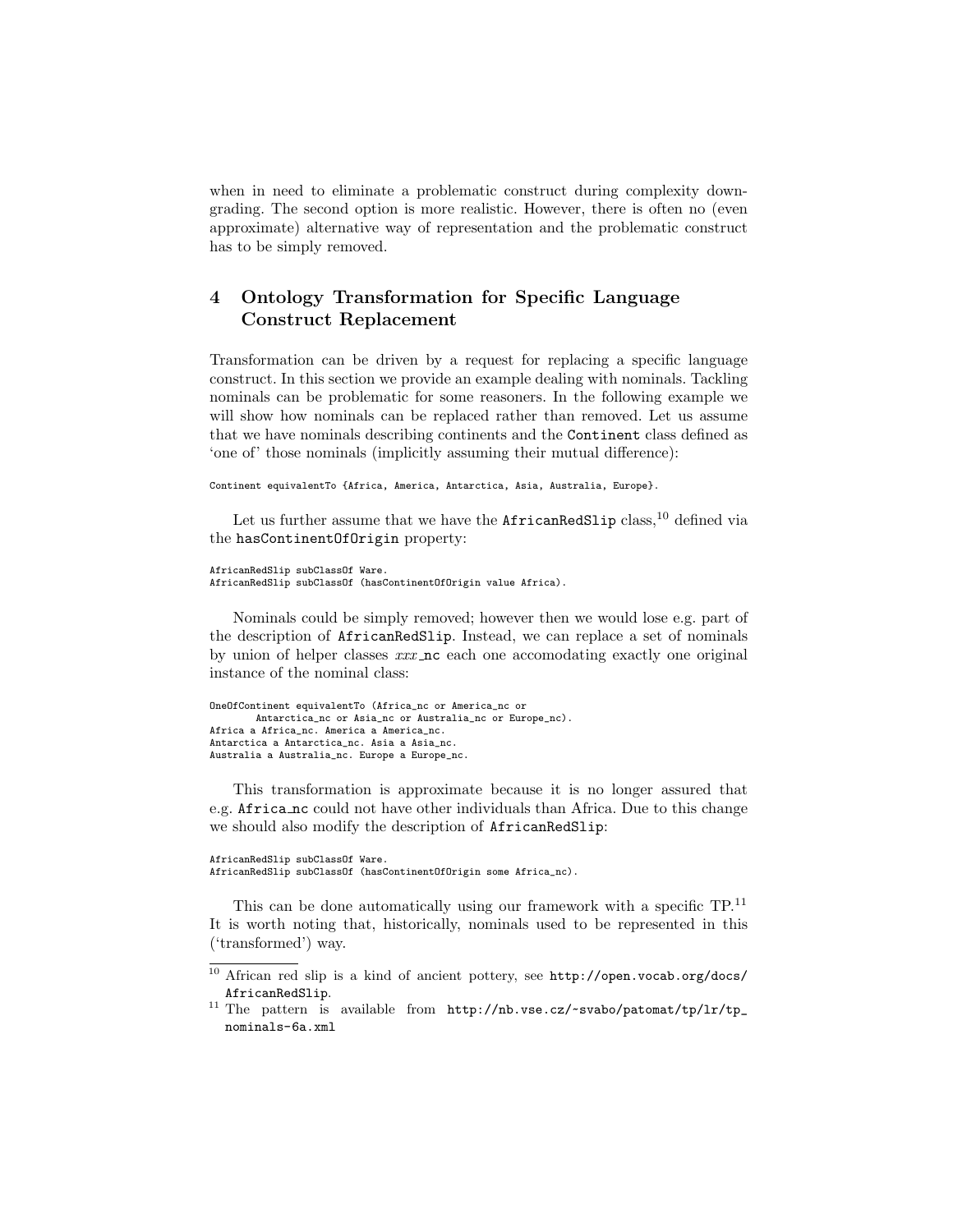Further off-the-shelf transformation patterns for replacing different OWL constructs are available online.<sup>12</sup> They can be divided into three groups: equivalent, approximate and removed representations (cf. Sec. 3).

# 5 Ontology Transformation for Complexity Downgrading of an Ontology

The transformation can also be driven by an ontology complexity requirement of some tool. In such a case, transformation usually comprises more than one transformation pattern in order to achieve the required complexity level. In this work we focus on the complexity level corresponding to the OWL2EL profile [7], since this profile is supported by many tools, e.g. the ELOG-reasoner [8]. In comparison with the use case from the previous section there are two more steps. Based on a given list of forbidden constructs, ontology analysis figures out (by using the OWL-API library) which transformation patterns have to be executed. These patterns are added into a sequence of transformation patterns and then executed by the transformation in a sequential order. Additionally there is a post-processing step where the remaining forbidden constructs are removed using the OWL-API library. This step ensures completeness of the downgrading process.

Both use cases from Sec. 4 and 5 are supported by a *web-based application*.<sup>13</sup> Following the input of the source ontology URI (and selected TP in the first use case), the transformed ontology is displayed (together with a brief transformation log) and a link to its code is also provided.

### 5.1 Transformation Patterns Employed in Downgrading to OWL2EL Profile

There are several OWL 2 constructs that are not supported in the OWL2EL profile [7]: universal quantifications to a class expression, cardinality restrictions, disjunctions, class negations, enumerations involving more than one individual, disjoint properties, irreflexive object properties, inverse object properties, functional and inverse-functional object properties, (a)symmetric object properties.

It is generally difficult to find some replacement of unsupported constructs since their replacement usually leads to using other unsupported constructs, e.g. ObjectMaxCardinality could be replaced by a complemented ObjectMin-Cardinality restriction, which is equally forbidden in OWL2EL.

In the following, we go through three different language constructs that can be replaced using our transformation patterns (replacement transformation). We describe them briefly and exemplify the preserved implications. However, let us

 $12$  http://nb.vse.cz/~svabo/patomat/tp/lr/; there is a link to the XML serialization of each pattern, a short description, and an ontology on which the pattern can be tested.

<sup>&</sup>lt;sup>13</sup> Available from http://owl.vse.cz:8080/Downgrading/.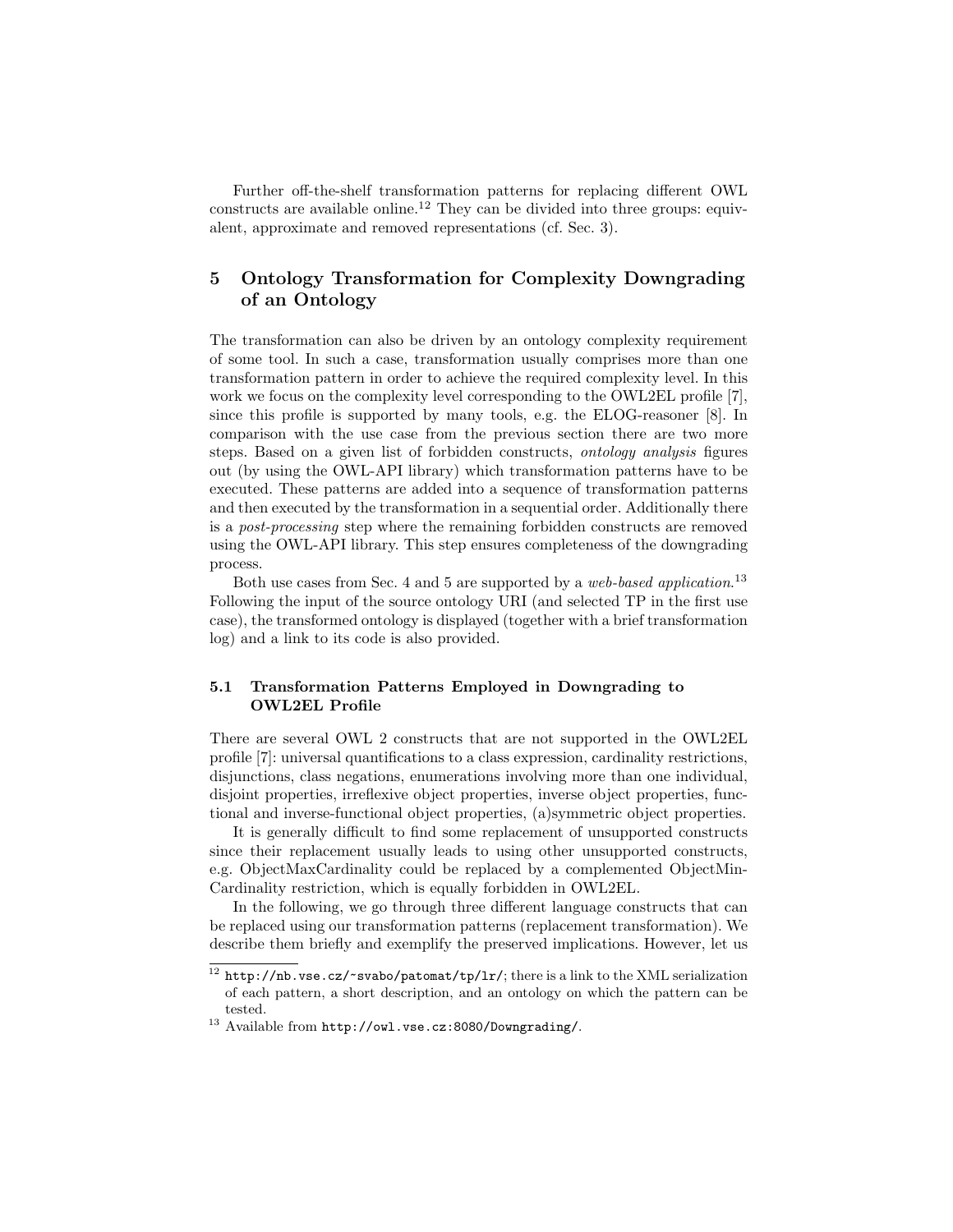note that different solution as a transformation pattern can be suggested and applied in the framework. Finally, we provide an experiment illustrating the effect of transformation on query answering results.

Complement of Universal Restriction The complement construct is not allowed in OWL2EL at all. We can approximately replace it using existential restriction wrt. the top concept, i.e. instead of having

PizzaWithTopping subClassOf (not (hasTopping only Tomato))

we will have the following

```
PizzaWithTopping subClassOf (hasTopping some Thing)
```
In order to exemplify the preservation of derivations, let us consider that we also have the following axioms in our TBox:

#### (hasPizzaIngredient some Thing) subClassOf Pizza hasTopping subPropertyOf hasPizzaIngredient

If the problematic axiom were only removed and not replaced the following subsumption could not be inferred:

#### PizzaWithTopping subClassOf Pizza

The corresponding transformation patterns described in this paper are available online.<sup>14</sup>

Minimum Cardinality Cardinality restrictions are not allowed in OWL2EL. Minimum cardinality of 1 can be equivalently replaced by an existential restriction applied on the same filler class. In the case that the minimum cardinality is higher than one, an approximate transformation can be applied.

For example, instead of having

#### AcceptedPaper subClassOf (hasDecision min 2 Acceptance)

we will have the following

AcceptedPaper subClassOf (hasDecision some Acceptance)

In order to exemplify the preservation of derivations, let us consider that we also have the following axioms in our TBox:

EvaluatedPaper = hasDecision some Decision Acceptance subClassOf Decision

This implies

AcceptedPaper subClassOf EvaluatedPaper

 $\frac{14 \text{ http://nb.vse.cz/~svabo/S0FSEM2013/}}{14 \text{ http://nb.vse.cz/~svabo/S0FSEM2013/}}$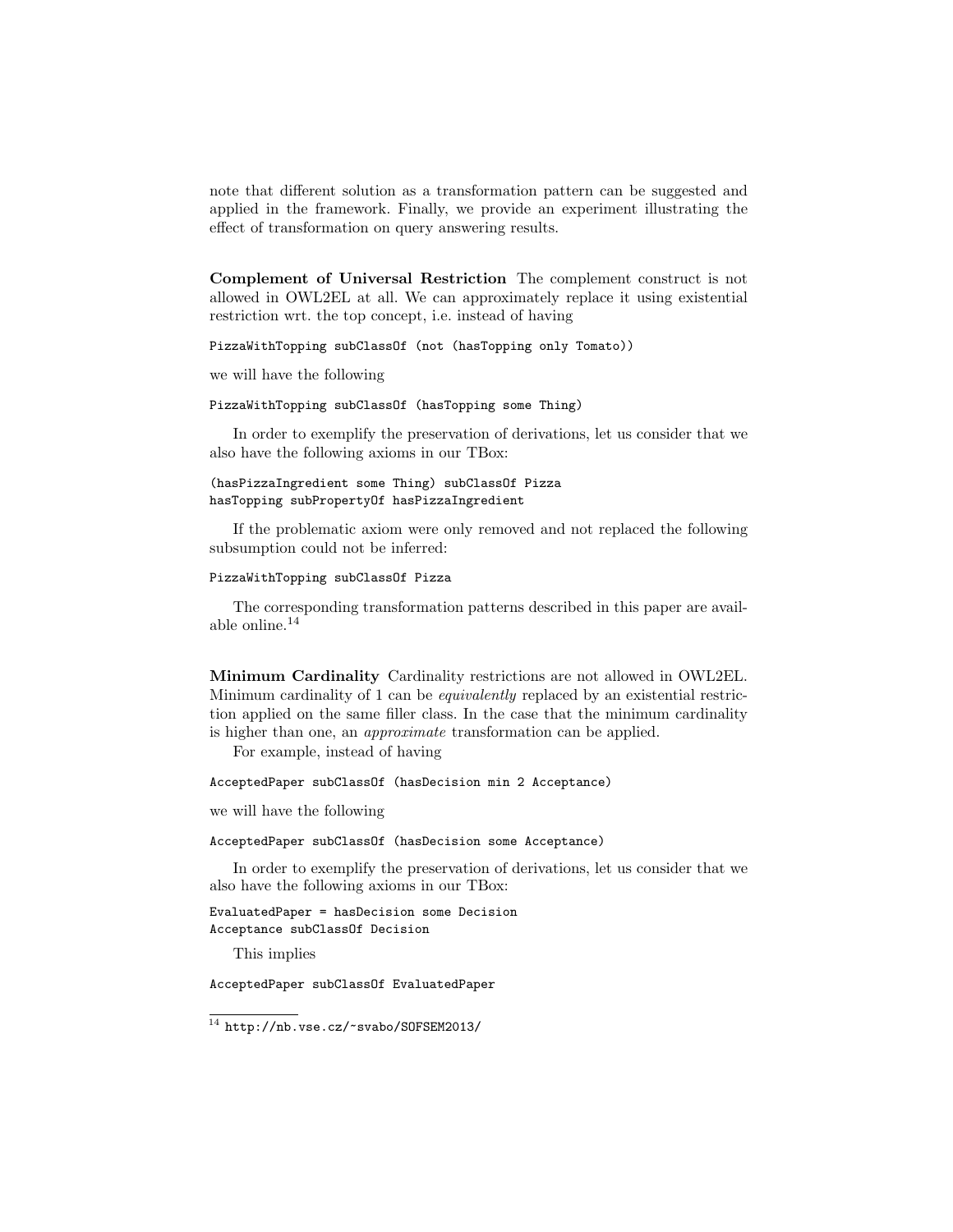Enumerations of More than One Individual The OWL2EL profile only permits enumeration of one individual, therefore transformation must be carried out in the cases with higher number of individuals. We suggest the following approximate transformation. Instead of having

EurAsia = {europe, asia}

we will have the following

```
Europe_nc = { europe }. Asia_nc = { asia }.
Europe_nc subClassOf EurAsia
Asia_nc subClassOf EurAsia
```
We assume that the individuals Europe and Asia are different. However, in this way we cannot express that every EurAsia is either Europe nc or Asia nc.

In order to exemplify the preservation of derivations, let us consider that we also have the following axioms in our TBox:

EuropeanWatch = ( hasContinentOfOrigin hasValue europe )

EurAsiaWatch = ( hasContinentOfOrigin some EurAsia )

This implies

EuropeanWatch subClassOf EurAsiaWatch

#### 5.2 Experiment

We performed an experiment about the effects of replacement transformation in comparison with removal transformation, which simply removes the axioms involving forbidden constructs by OWL-API. The experiment had three steps:

- 1. Ontology collection gathering. In order to gather collection of ontologies we used the Watson semantic search.<sup>15</sup> We applied four selection criteria for selecting ontologies into the collection: OWL ontology language (target language of the framework), more than 10 classes, more than 5 properties (ontologies should not be too small), and absence of imports (current limitation of the OPPL tool and thus of the framework). This gives us 328 ontologies. Final criterion says that an ontology must have at least one forbidden construct transformable by transformation patterns. This reduced the set of ontologies to 63. However, due to parsing problems (in OWL-API or Jena<sup>16</sup>). other syntactical problems in ontologies and inconsistent ontologies, we had finally 38 ontologies in our experimental collection.
- 2. Transformation of ontologies. We transformed each of these original ontologies (O variant of an ontology; see in the **ontologies** directory<sup>17</sup>) into the OWL2EL profile using removal transformation (R variant of an ontology; see in the ontologiesR directory), using simple modifications of ontologies such as adding declarations of classes and properties using OWL-API (ST variant of an ontology; see in the **ontologiesST** directory) and using replacement transformation with an application of our transformation patterns (T variant of an ontology; see in the ontologiesT directory).

 $^{15}$ http://kmi-web05.open.ac.uk:8080/WatsonWUI/

 $^{16}$  http://jena.apache.org/

<sup>&</sup>lt;sup>17</sup> Detail web-page report about the experiment along with downloadable collection of ontologies is at: http://nb.vse.cz/~svabo/SOFSEM2013/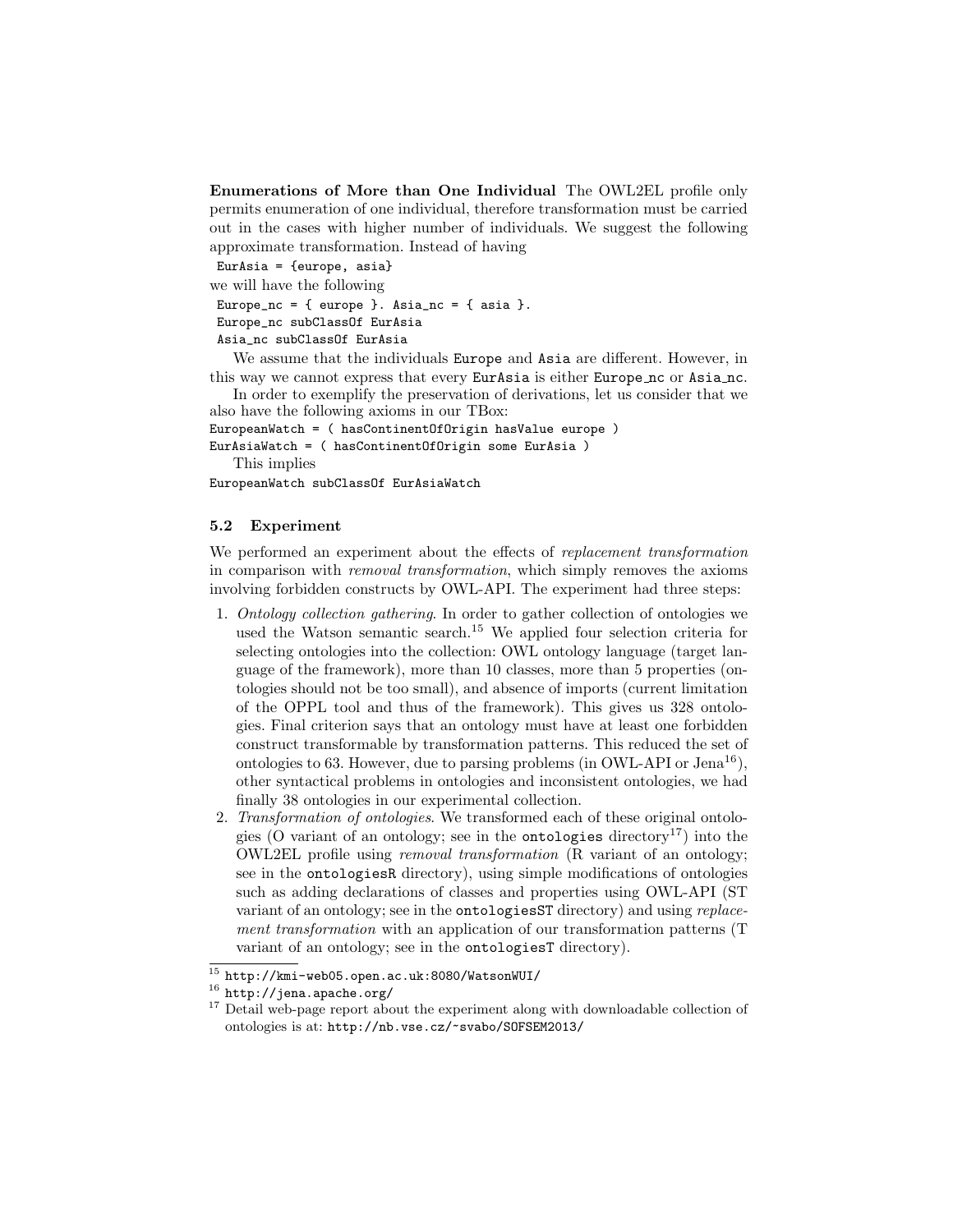3. Comparison of number of preserved subsumption relations. Finally, for each transformed version of an ontology we computed the subsumption relations included in the ontology explicitly (using ARQ in Jena) or implicitly (using ARQ in Jena and Pellet reasoner<sup>18</sup>). The generated query was in the following shape: ASK Class1 rdfs:subClassOf Class2.<sup>19</sup> Then we automatically compared the preserved subsumption relations in the R variant wrt. subsumption relations in the original ontology, preserved subsumption relations in the ST variant wrt. subsumption relations in the original ontology, and, finally, preserved subsumption relations in the T variant wrt. subsumption relations in the original ontology.

The number of problematic axioms (obtained using OWL-API) ranged from 11 to 2133. Besides the forbidden constructs listed in Sec. 5.1 there were forbidden datatypes in data range and undeclared classes or properties.<sup>20</sup> The number of minimum cardinality replacement transformations ranged from 1 to 120 applied on all ontologies in the collection and the number of enumeration replacement transformations ranged from 1 to 27 only applied on 8 analysed ontologies.

In total, there were 17 ontologies in which removal transformation had no negative effect on subsumption relations (Table 1), including 3 ontologies which had no subsumption relation in the original ontology at all. Next, for 13 ontologies any kind of transformation did not save subsumption relations. It turns out that simple modifications (ST variant) improved 7 ontologies with regard to lost subsumption relations ranging from 1 to 75 saves. Detailed analysis showed that those seven ontologies missed classes or properties declarations and these were simply added using OWL-API. Without these modifications the removal transformation by OWL-API simply removed all axioms in which the problematic entities were involved. Consequently, this also removed asserted subsumption relations. Finally, there was only one positive effect caused by minimum cardinality replacement transformation, in which the number of missing subsumption relations decreased from 74 to 62.

Let us have a closer look at one example of preserved subsumptions there. The replacement transformation preserved, for instance, the following subsumption relations (an equivalence is decomposed into (1) and (2)):

- (1) Module subClassOf StructuralElement
- (2) StructuralElement subClassOf Module

These subsumption relations are derived based on the following axioms:

Module subClassOf (element min 1). StructuralElement subClassOf (element min 1). element Domain Module. element Domain StructuralElement.

<sup>18</sup> http://clarkparsia.com/pellet

<sup>&</sup>lt;sup>19</sup> Class1 and Class2 were iteratively bound with all combinations of named classes from given ontology.

 $20$  Although a declaration is not matter of logic, an OWL ontology without declarations is incomplete and thus in the OWL Full profile.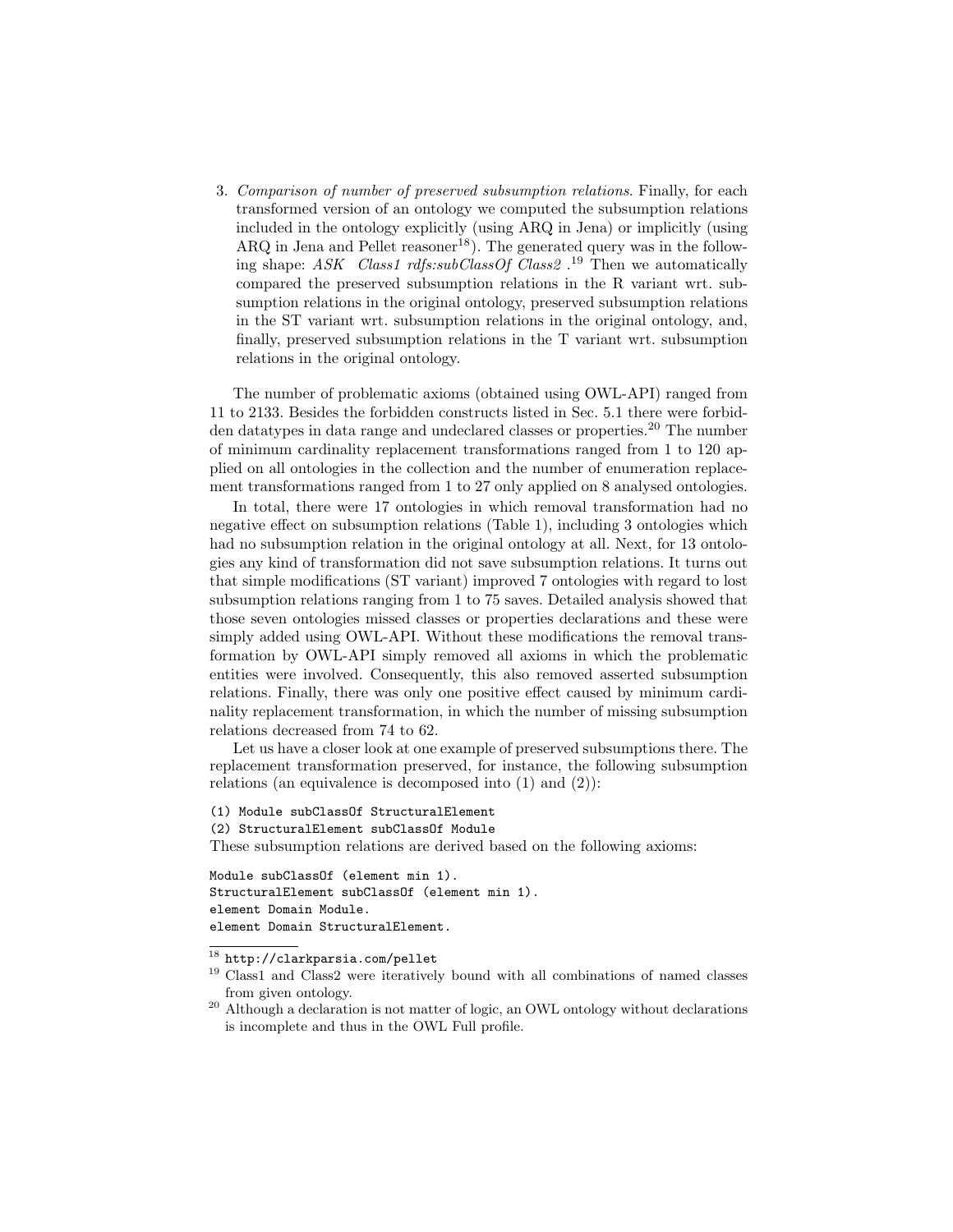Thanks to replacement transformation in which "Module subClassOf (element min 1)" was replaced by "Module subClassOf (element some Thing )" (analogically for StructuralElement) the (1) and (2) relations were preserved.

This weak overall effect (potentially even intensified considering the 265 ontologies in which no replaceable forbidden constructs were identified<sup>21</sup>) can be explained by the fact that the current replacement transformation patterns cover a small set of all problematic issues only. However, any newly designed transformation pattern can be employed within the process in the future. Next, the replacement trasformation can only have a positive impact (in the setting of our experiment) if there are further axioms due to which subsumption relations can be derived (as demonstrated step-by-step for each replacement transformation in Sec. 5.1). Last but not least, we should also consider that this experiment only evaluates the effect of preserved subsumption relations but it does not evaluate the first mentioned use case, which is an "on purpose" construct replacement use case (Sec. 4 ). This should be accordingly reflected in a future experiment.

|                                                       | number of ontologies |
|-------------------------------------------------------|----------------------|
| no difference between O and R variants                |                      |
| no positive effect wrt. saved subsumption relations   |                      |
| saved subsumptions due to simple modifications        |                      |
| saved subsumptions due to replacement transformations |                      |

#### Table 1. Effects summary

Regarding the time performance, which includes pattern detection, instructions generation and transformation, a cardinality replacement transformation takes approximately ten seconds, while an enumeration replacement transformation takes twenty seconds. In the case of enumeration replacement transformation the time increases with a number of transformations because it is applied iteratively over an ontology, while a cardinality replacement transformation runs only once for all applicable cardinality transformations in an ontology.

### 6 Related Work

Prior research on ontology simplification can be divided into generic approaches and those specifically tailored for a certain (popular) reasoner. Additionally we also consider general approaches to ontology transformation (not confined to simplification). The following three paragraphs reflect this distinction.

[6] aimed at elimination of transitivity axioms from an ontology in order to reduce its expressivity. [1] presented an inference service for approximate translation of a concept from one Description Logic to (typically) less expressive Description Logic. In comparison with our approach, both these approaches center on logical features, while we follow a more engineering-oriented approach, taking into account the view of the human modeller. There is also the approach published in [10], which aims at tractable TBox reasoning over a very expressive Description Logic. They proposed approximate TBox reasoning using EL

 $21$  On the other hand, we did not check how many of them have forbidden constructs.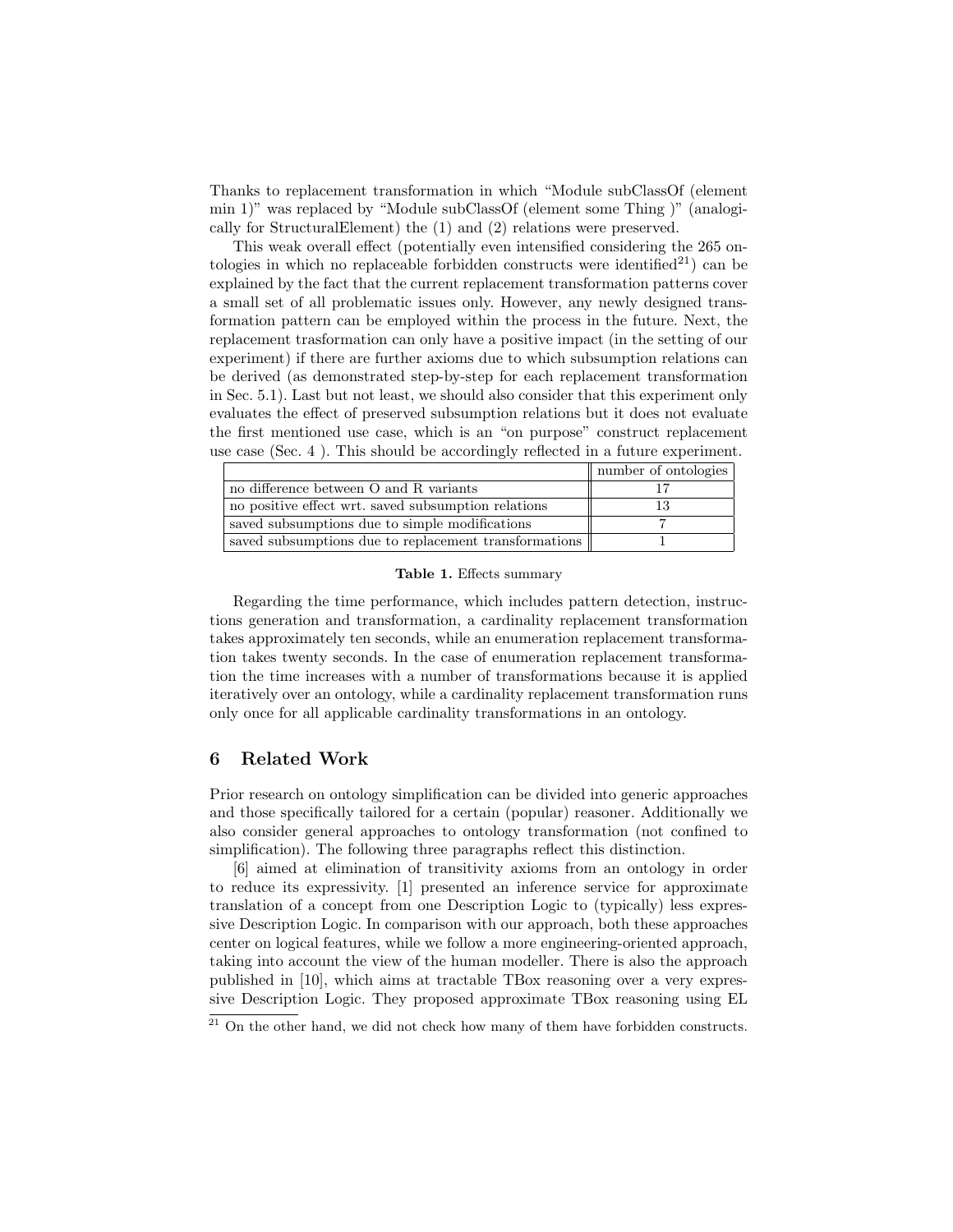rules and additional deduction rules. Transformation of badly tractable constructs are realized as additional data structures. In comparison, our approach addresses general transformation and is centered around the idea of transformation patterns as reusable transformation rules, while reasoning as such is left to reasoning tools. Thus, while in our approach a tool obtains a transformed ontology, in the case of the approach in [10] the transformation is used for an approximate reasoning algorithm and there is no transformed version of an ontology on the output. Furthermore, [10] does not consider nominals replacement and does not remove every non-EL axiom.

Regarding the tricky expressions for a particular reasoner, in [4] there has been presented the lint tool Pellint applicable on ontologies incurring reasoning performance problems to the Pellet reasoner.<sup>22</sup> Particularly, Pellint detects problematic modeling constructs as patterns. There are two groups of patterns: axiom-based patterns dealing with a single axiom, and ontology-based patterns dealing with two or more axioms in the whole ontology. These patterns could be captured by means of our transformation patterns to some extent.

The most prominent project in ontology transformation in general (i.e. aside the simplification setting) is probably OPPL [2], which we introduced in Sec. 2; we directly reuse it in our framework. In [9] the authors consider ontology translation from the Model Driven Engineering perspective. The basic shape of our transformation pattern (as described in detail in [12]) is very similar to their meta-model. However, the transformation is considered at the data level rather than at the schema level as (primarily) in our approach. In [5] the authors presented an ontology update framework that can automatically apply change patterns capturing the evolution of a domain of interest. Their approach is however based on the RDF model and SPARQL update language, while our approach is built on the top of the OWL model.

## 7 Conclusions and Future Work

This paper presents an approach to ontology construct replacing and complexity downgrading where pattern-based transformation is applied on the source ontology to derive a target ontology. We explained these two use cases and demonstrated their usefulness on examples. We also performed a tiny experiment from the reasoning perspective; the positive effect of our approach was only weak there, which is attributed to the fact that the current replacement transformation patterns only cover a small subset of problematic issues and the ontologies do not contain additional axioms needed for derivation of subsumption relations with replaceable forbidden constructs. The strong point of the presented approach is however that, in contrast to research focused on solving widely the 'notorious' problems of logical inference, the users can easily design their own transformation patterns<sup>23</sup> to address a certain, specific and unforeseen, construct-replacing

 $^{22}$ http://clarkparsia.com/pellet/

<sup>23</sup> Recently a graphical editor of TP authoring has been released as plug-in for Eclipse: http://owl.vse.cz:8080/tpe/